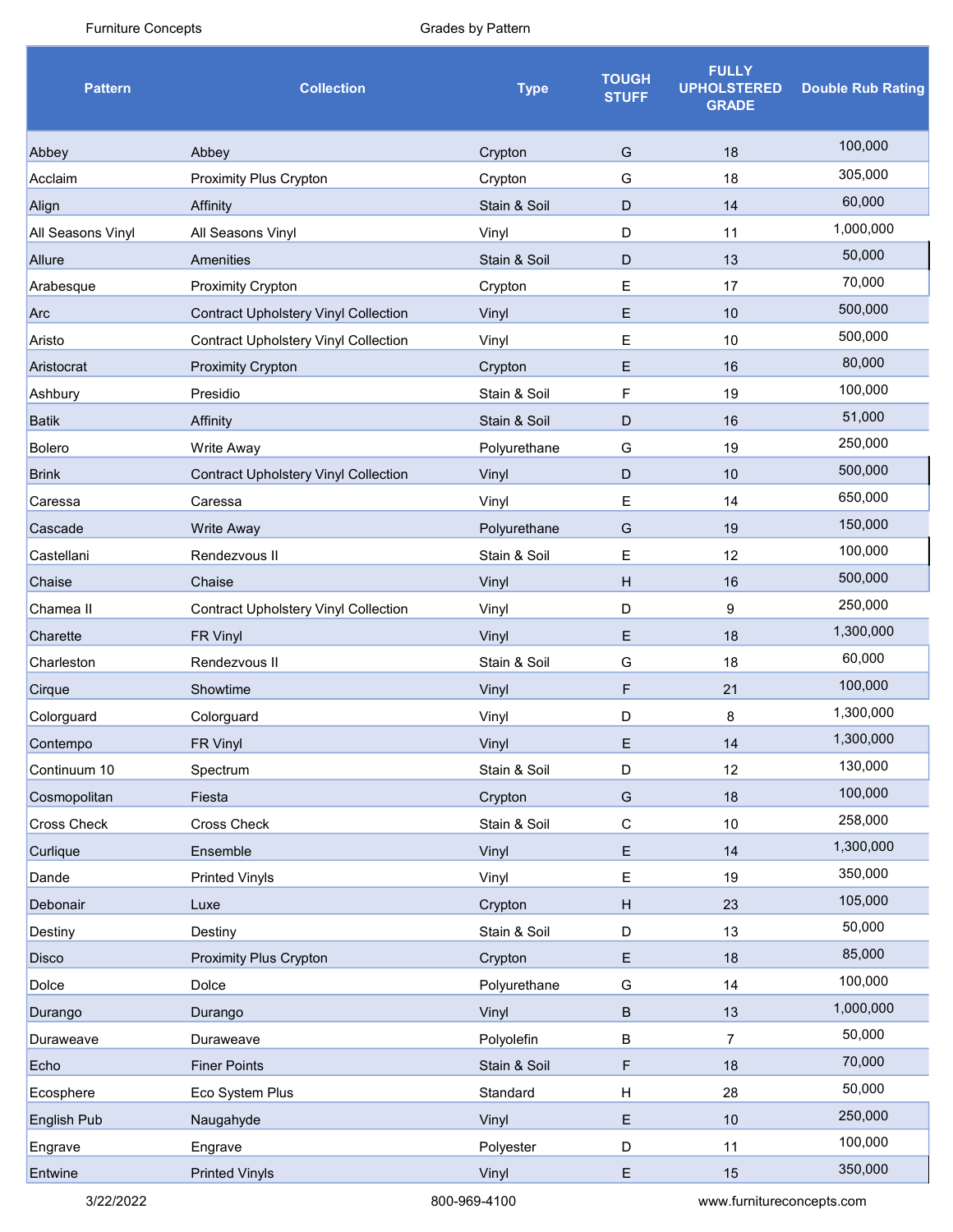Furniture Concepts Grades by Pattern

| <b>Pattern</b>   | <b>Collection</b>                           | <b>Type</b>  | <b>TOUGH</b><br><b>STUFF</b> | <b>FULLY</b><br><b>UPHOLSTERED</b><br><b>GRADE</b> | <b>Double Rub Rating</b> |
|------------------|---------------------------------------------|--------------|------------------------------|----------------------------------------------------|--------------------------|
| Essence          | Essence                                     | Vinyl        | F                            | 18                                                 | 250,000                  |
| Fanfare          | Fiesta                                      | Crypton      | M                            | 42                                                 | 75,000                   |
| Fedora           | Fedora                                      | Stain & Soil | D                            | 13                                                 | 100,000                  |
| Fiji             | Tourist                                     | Polyolefin   | $\mathsf{C}$                 | 10                                                 | 60,000                   |
| Finale           | Finale                                      | Crypton      | F                            | 18                                                 | 250,000                  |
| Flair            | <b>Contract Upholstery Vinyl Collection</b> | Vinyl        | Ε                            | 10                                                 | 500,000                  |
| Flair            | Generations                                 | Vinyl        | Е                            | 10                                                 | 500,000                  |
| Florentino       | Florentino                                  | Vinyl        | D                            | 11                                                 | 651,000                  |
| Forte            | Forte                                       | Stain & Soil | B                            | 8                                                  | 183,000                  |
| <b>Frou Frou</b> | Rendezvous II                               | Stain & Soil | G                            | 21                                                 | 51,000                   |
| Function         | Function                                    | Crypton      | F                            | 16                                                 | 100,000                  |
| Fuse             | Rendezvous II                               | Crypton      | F                            | 15                                                 | 50,000                   |
| Gem              | Velvet                                      | Stain & Soil | D                            | 12                                                 | 100,000                  |
| Genesis          | Genesis                                     | Stain & Soil | D                            | 11                                                 | 100,000                  |
| Glide            | Freestyle                                   | Polyolefin   | B                            | 8                                                  | 50,000                   |
| Gravity          | Gravity                                     | Stain & Soil | J                            | 24                                                 | 1,000,000                |
| Havana           | Tourist                                     | Polyolefin   | D                            | 11                                                 | 100,000                  |
| Images           | FR Vinyl                                    | Vinyl        | E                            | 18                                                 | 1,300,000                |
| Interlace        | Interlace                                   | Vinyl        | F                            | 16                                                 | 100,000                  |
| Intrigue         | <b>Finer Points</b>                         | Standard     | E                            | 16                                                 | 175,000                  |
| Invision         | Invision                                    | Vinyl        | F                            | 12                                                 | 100,000                  |
| Jitterbug        | <b>Proximity Plus Crypton</b>               | Crypton      | Ε                            | 17                                                 | 70,000                   |
| Journey          | Proximity Plus Crypton                      | Crypton      | Е                            | 16                                                 | 100,000                  |
| Key Largo        | Key Largo                                   | Vinyl        | D                            | 12                                                 | 250,000                  |
| Kilkenny Tweed   | Happy Hour                                  | Vinyl        | E                            | 11                                                 | 100,000                  |
| Lair             | Presidio                                    | Stain & Soil | F                            | 19                                                 | 100,000                  |
| Lavish           | Fiesta                                      | Crypton      | G                            | 18                                                 | 79,000                   |
| Links            | Links                                       | Vinyl        | F                            | 16                                                 | 750,000                  |
| Longhorn         | <b>Write Away</b>                           | Polyurethane | G                            | 19                                                 | 250,000                  |
| Malibu           | Luxe                                        | Crypton      | G                            | 18                                                 | 100,000                  |
| Matka            | Matka                                       | Vinyl        | $\mathsf F$                  | 16                                                 | 250,000                  |
| Mead             | Rendezvous II                               | Stain & Soil | E                            | 12                                                 | 50,000                   |
| Meander          | <b>Finer Points</b>                         | Standard     | D                            | 13                                                 | 75,000                   |
| Micro Dot        | Showtime                                    | Vinyl        | $\mathsf E$                  | 18                                                 | 1,300,000                |
| Mingle           | Mingle                                      | Vinyl        | F                            | 17                                                 | 250,000                  |
| Mode             | Mode                                        | Stain & Soil | $\mathsf F$                  | 18                                                 | 100,000                  |
| Mosaic           | Mosaic                                      | Stain & Soil | D                            | 11                                                 | 100,000                  |
| Mungo            | Rendezvous II                               | Stain & Soil | $\mathsf E$                  | 14                                                 | 60,000                   |
| Nirvana          | Luxe                                        | Crypton      | Κ                            | $37\,$                                             | 51,000                   |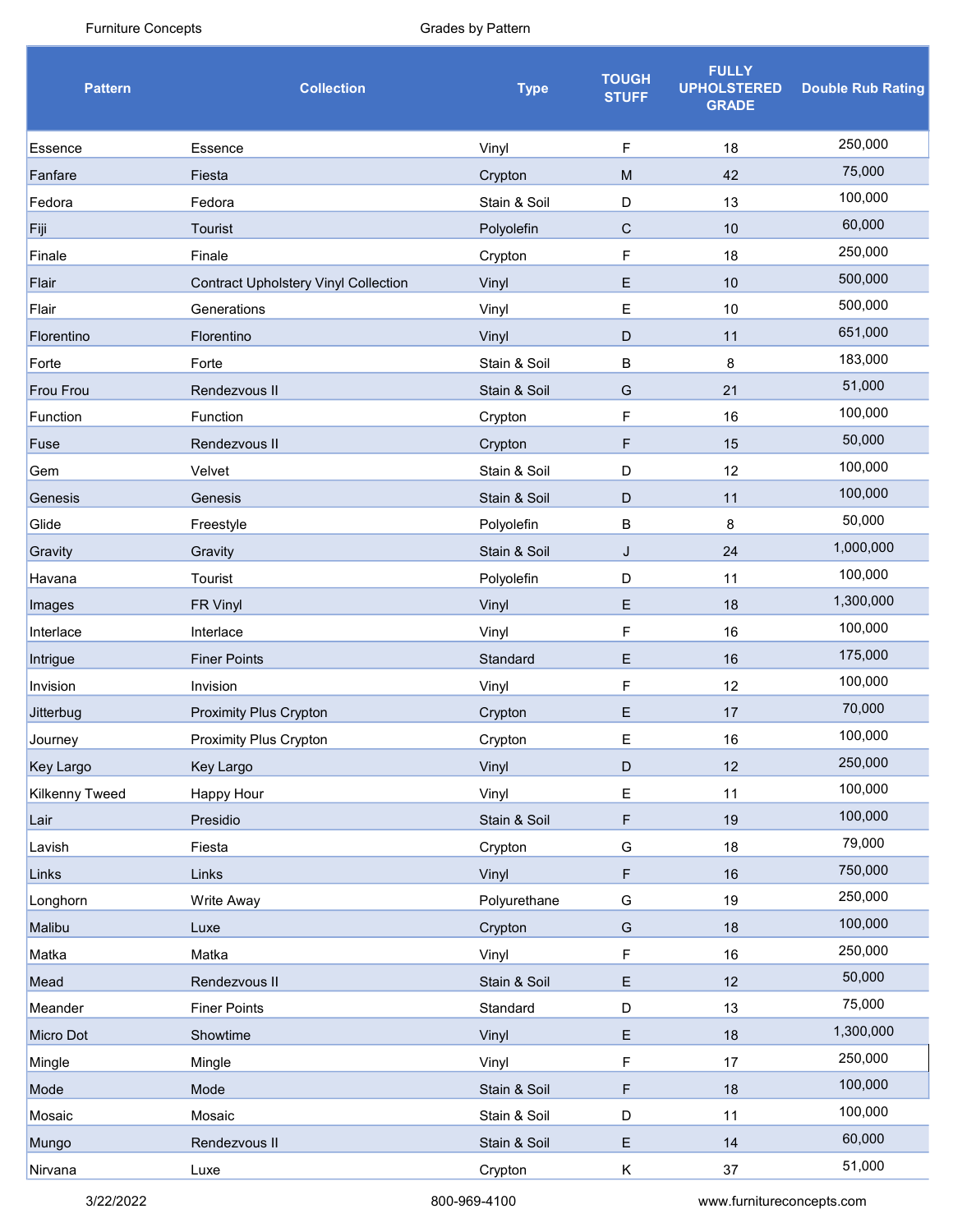Furniture Concepts Grades by Pattern

| <b>Pattern</b> | <b>Collection</b>      | <b>Type</b>  | <b>TOUGH</b><br><b>STUFF</b> | <b>FULLY</b><br><b>UPHOLSTERED</b><br><b>GRADE</b> | <b>Double Rub Rating</b> |
|----------------|------------------------|--------------|------------------------------|----------------------------------------------------|--------------------------|
| Obsession      | Luxe                   | Crypton      | N                            | 29                                                 | 100,000                  |
| Optic 10       | Spectrum               | Stain & Soil | D                            | 12                                                 | 165,000                  |
| Optima         | Rendezvous II          | Stain & Soil | F                            | 14                                                 | 54,000                   |
| Palermo        | Write Away             | Polyurethane | G                            | 19                                                 | 250,000                  |
| Palmyra        | Prime Crypton          | Crypton      | Е                            | 17                                                 | 50,000                   |
| Parasail       | Freestyle              | Polyolefin   | B                            | 8                                                  | 50,000                   |
| Parkside       | Parkside               | Stain & Soil | E.                           | 17                                                 | 51,000                   |
| Parliament     | Rendezvous II          | Stain & Soil | D                            | 13                                                 | 100,000                  |
| Parlour        | Amenities              | Stain & Soil | D                            | 13                                                 | 50,000                   |
| Pastime        | Proximity Plus Crypton | Crypton      | H                            | 22                                                 | 70,000                   |
| Patio          | Affinity               | Stain & Soil | D                            | 16                                                 | 54,000                   |
| Pembroke       | Prime Crypton          | Crypton      | Е                            | 17                                                 | 60,000                   |
| Pepperell      | Prime Crypton          | Crypton      | E                            | 16                                                 | 50,000                   |
| Pomona         | Prime Crypton          | Crypton      | Е                            | 16                                                 | 60,000                   |
| Ponset         | Prime Crypton          | Crypton      | Е                            | 16                                                 | 51,000                   |
| Portland       | Take Stock in America  | Crypton      | Е                            | 16                                                 | 51,000                   |
| Preston        | Prime Crypton          | Crypton      | Ε                            | 16                                                 | 50,000                   |
| Primo          | Proximity Plus Crypton | Crypton      | G                            | 19                                                 | 70,000                   |
| Prism 10       | Spectrum               | Stain & Soil | D                            | 12                                                 | 105,000                  |
| Prisma         | Presidio               | Stain & Soil | F                            | 19                                                 | 100,000                  |
| Prudential     | Prime Crypton          | Crypton      | E                            | 16                                                 | 51,000                   |
| Quattro        | Quatro                 | Stain & Soil | С                            | 10                                                 | 237,000                  |
| Rally          | Green Passage          | Crypton      | F                            | 18                                                 | 60,000                   |
| Ramble         | Green Passage          | Crypton      | G                            | 23                                                 | 60,000                   |
| Random         | Green Passage          | Crypton      | G                            | 18                                                 | 50,000                   |
| Rappel         | Freestyle              | Polyolefin   | $\sf B$                      | 8                                                  | 60,000                   |
| Razor          | Green Passage          | Crypton      | ${\mathsf G}$                | 21                                                 | 60,000                   |
| Recoil         | Green Passage          | Crypton      | Н                            | 25                                                 | 80,000                   |
| Refined        | Green Passage          | Crypton      | H                            | 25                                                 | 60,000                   |
| Reflex         | Green Passage          | Crypton      | G                            | 40                                                 | 60,000                   |
| Reflex Neo     | Reflex Neo             | Vinyl        | E                            | 11                                                 | 100,000                  |
| Reflex Neo     | Rendezvous II          | Vinyl        | E                            | 11                                                 | 100,000                  |
| Relativity     | Relativity             | Stain & Soil | K                            | 30                                                 | 1,000,000                |
| Reticulate     | Green Passage          | Crypton      | H                            | 24                                                 | 54,000                   |
| Reverb         | <b>Finer Points</b>    | Standard     | $\mathsf D$                  | 15                                                 | 100,000                  |
| Reverb         | Green Passage          | Crypton      | G                            | 22                                                 | 50,000                   |
| Reversal       | Green Passage          | Crypton      | H                            | 24                                                 | 54,000                   |
| Rhythm         | Green Passage          | Crypton      | G                            | 22                                                 | 54,000                   |
| Rift           | Write Away             | Polyurethane | ${\mathsf G}$                | $19$                                               | 250,000                  |

3/22/2022 800-969-4100 www.furnitureconcepts.com